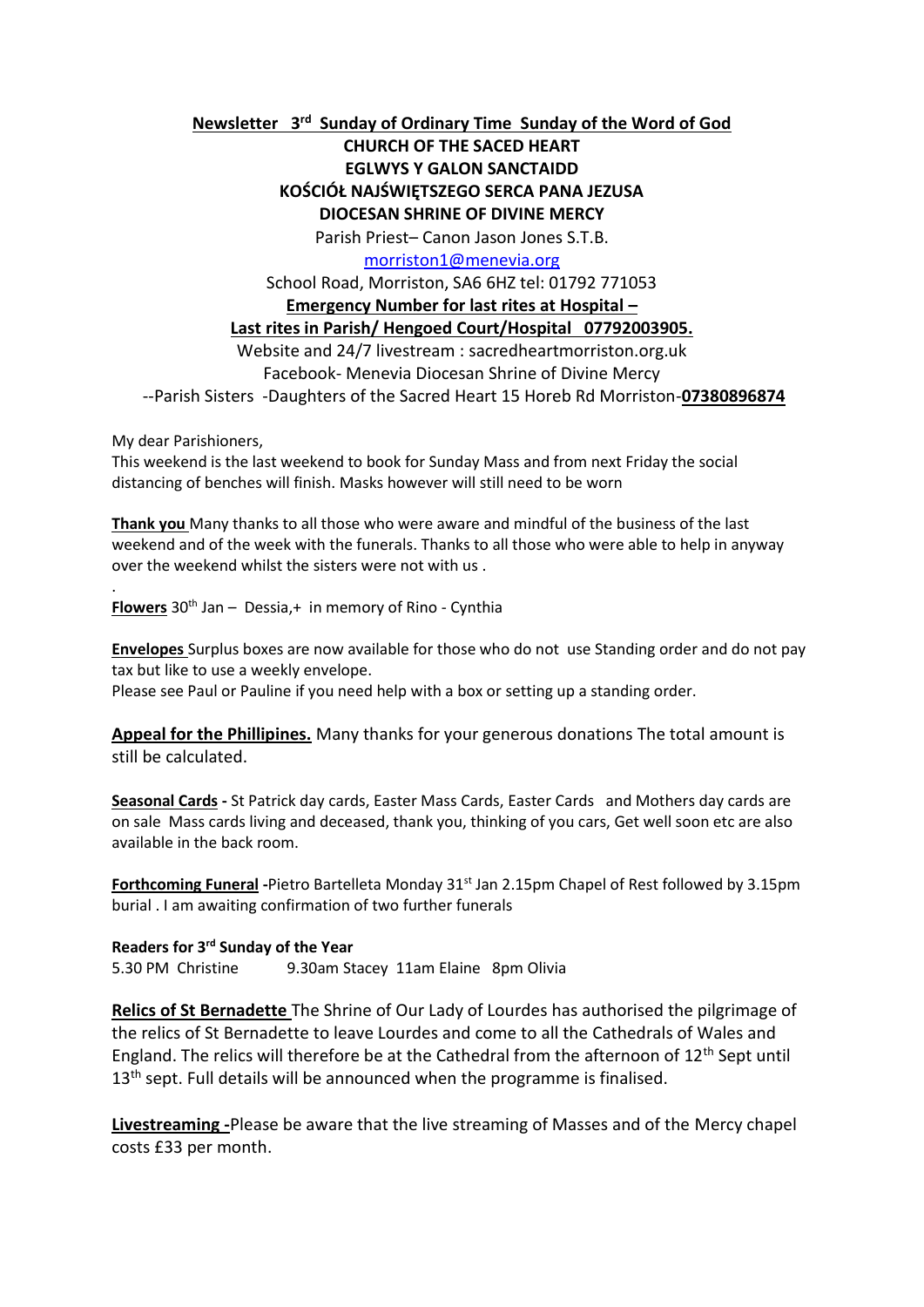# **Forthcoming events**

**Feb 2nd** Candlemas and blessing of Candles. World day of prayer for Consecrated Life. Candles on Sale at back of church to be blessed on Feb 2<sup>nd</sup>. Start of Novena to Our Lady of Lourdes for the sick and for our nurses**. Feb 3rd** St Blaise Blessing of Throats after Mass **Feb 11th** Our Lady of Lourdes, World Day of Prayer for the Sick Holy Mass 9.30am, 6.30pm Devotions 7.30pm Holy Mass Feb 22<sup>nd</sup> 91<sup>st</sup> Anniversary of Image of Divine Mercy **Feb 23rd** Fr Jason away **March 1st** St Davids Day Holy Mass 9.30am + 7.30pm **March 2nd** Ash Wednesday Day of Fast and Abstinence Holy Mass 9.30am, 2.30pm,7.30pm

**Catechism class for Children** Will resume as normal next weekend for 1<sup>st</sup> Communion, General Catechism and Confirmation

# **Pilgrimages 2022**

**Fatima** with the World Apostolate of Fatima July 8- 15th Please book your flight with Easy Jet from Bristol. Already we have 56 booked with 8 from our parish.

# **Poland (20th Anniversary of the Act of Entrustment of the World to Divine Mercy) August 15th – 19th Flights on sale with Easy Jet**

**Proposed Schedule - Monday** arrival at Lagiewniki Shrine, opening Mass and tour**. Tuesday**  day trip to Kracow centre**, Wednesday** Anniverary Celebration and visit to basilica of St John Paul II. **Thursday** Day trip to Zakopane and Shrine of Our Lady of Fatima **Friday** depart for Home

**Organ and Choir** will resume when we return to alert level 0 from Friday 28<sup>th</sup> January

**Money money money.** If you pay tax please consider using Gift Aid for your Sunday collection. Also please consider setting up a standing order so that there is less cash to handle and helps the finance team remain safe and takes up less time to count and having to go to the bank to pay in the collection..

**Christian unity Week** We keep on prying for the unity of all within the Catholic Church.

**Lent booklets** with the daily mass readings have been ordered and will soon be on sale

**Palm Crosses**, Please return your Palm crosses to be burnt ready to make the Ash for Ash Wednesday Wed 2<sup>nd</sup> March

#### **Lent 2022**

Extra Mass on a Friday 9.30am, Stations of the Cross and Benediction Wed 6.30pm, Adoration Fridays 3pm – 7.30pm-(6.30pm Sorrowful Mysteries of Rosary and meditations and Benediction ) Saturdays of Lent (Except 1<sup>st</sup> Saturday of March and April - the rosary of Our Lady of Sorrows Fridays of Lent 10am Kerelite community prayer group